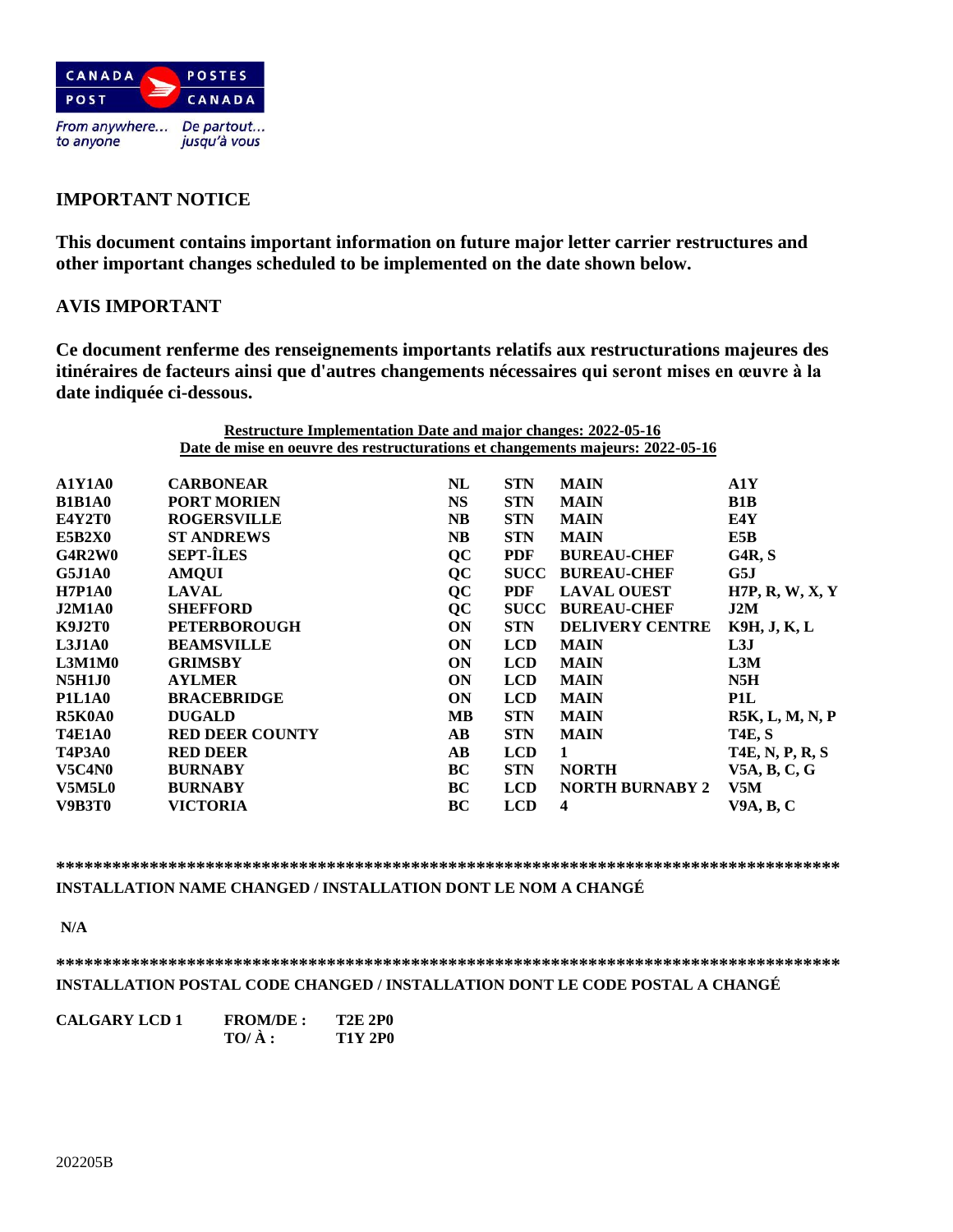

## NEW INSTALLATION, NEW CODE / NOUVELLE INSTALLATION, NOUVEAU CODE

 $N/A$ 

**OFFICE CLOSED/BUREAU FERMÉ VAL-DES-MONTS STN BUREAU-CHEF J8N 1A0 T0E 0G0 CALGARY LCD 31 F.S.A. TRANSFER / TRANSFERT DE R.T.A.**  $N/A$ NEW F.S.A. / NOUVELLE R.T.A

 $N/A$ 

#### RETIRED F.S.A / R.T.A. RETIRÉ

 $N/A$